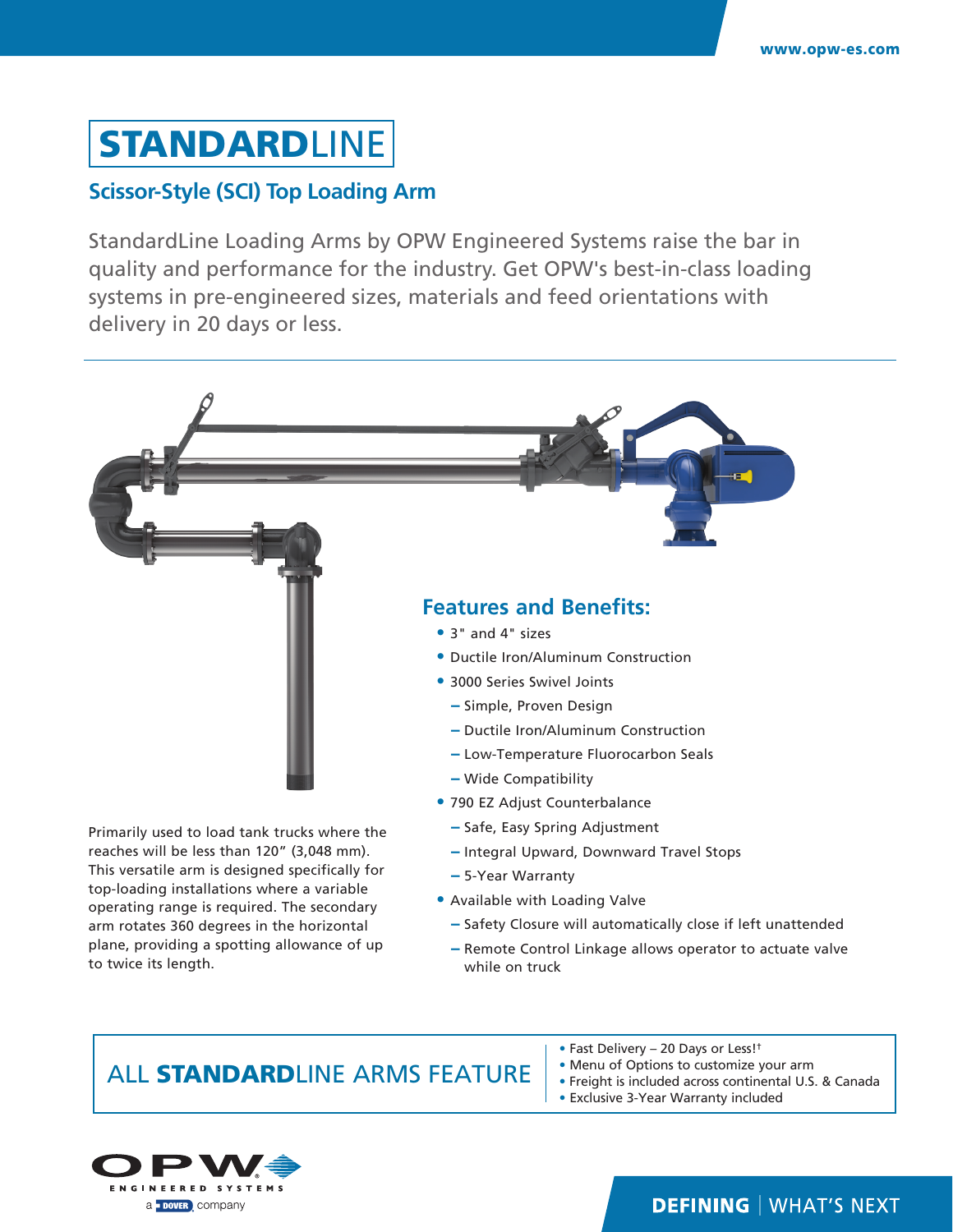

### **Scissor-Style (SCI) Loader Dimensions\*** A

## **StandardLine Terminal Configuration**



*Operating Envelope: Scissor Arm Operating Envelope: Scissor Arm*

![](_page_1_Figure_5.jpeg)

\* Required to accommodate StandardLine Offering. 48" Drop Dimension shown. 60" and 72" also available. Other options are available upon request.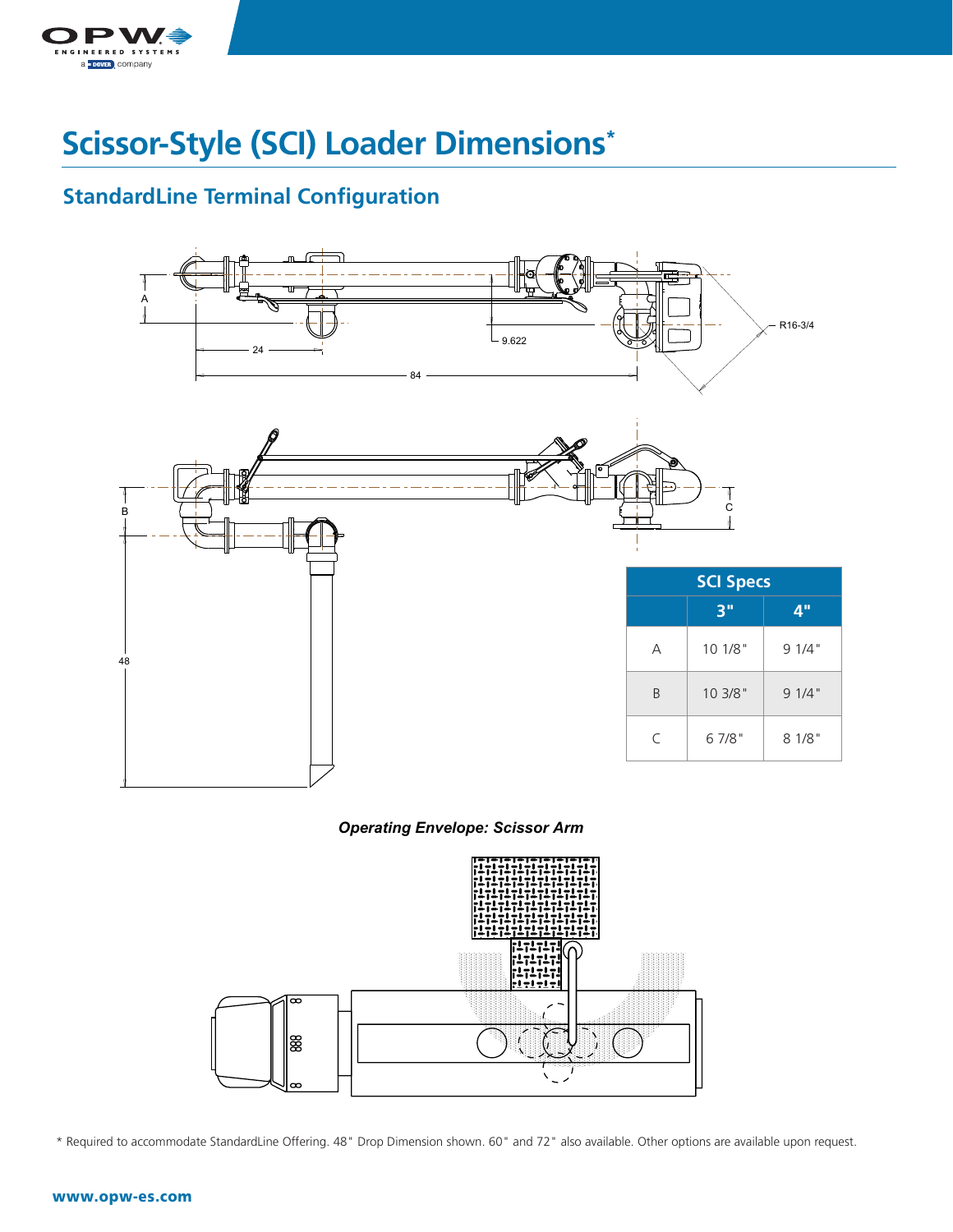## **Build Your Standard SCI Arm**

1. Fill in the corresponding code for your selections.

2. Add accessories by filling in the appropriate corresponding number for each option.

![](_page_2_Picture_4.jpeg)

**STANDARDLINE**